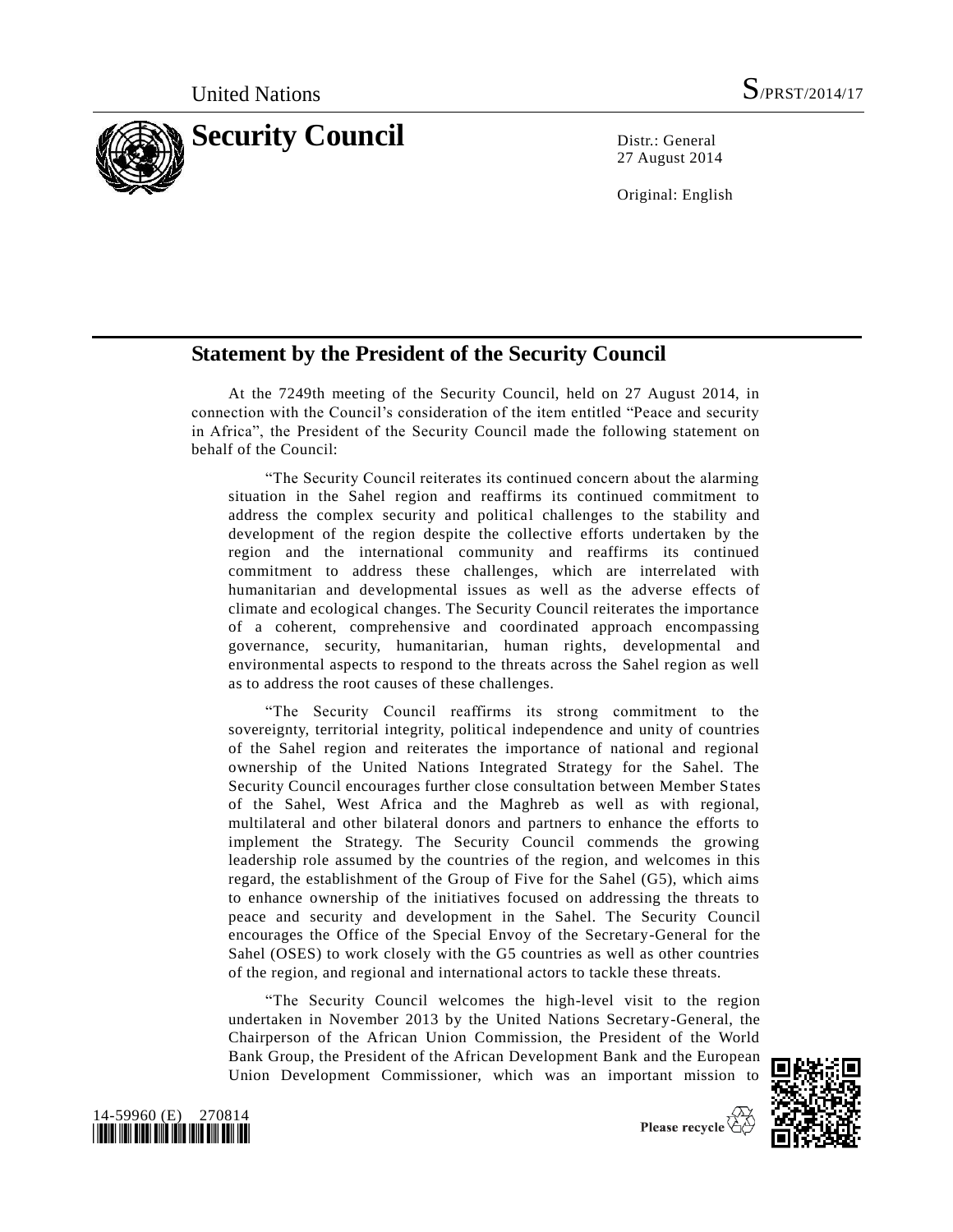promote closer coordination and cooperation among the countries of the Sahel and their partners. The Security Council encourages the reinvigoration of the vision set out during the visit, in order to translate the will and commitment of the international community into tangible results. The Security Council, in this regard, welcomes the initiatives taken by the countries of the G5 to appoint national focal points to improve coordination with the OSES, as well as the initiative to establish a follow up group composed of the Permanent Representatives of the G5 and other Sahel countries in New York, to regularly meet, share information and follow up with the United Nations Secretariat on the implementation of the United Nations Integrated Strategy for the Sahel.

"The Security Council welcomes the establishment of the Ministerial Coordination Platform for the Sahel, to discuss common priorities for initiatives in the Sahel under a rotating chairmanship, held by Mali from 2014- 2015. The Security Council takes note of the conclusions of the two meetings of the Ministerial Coordination Platform held in Bamako on 5 November 2013 and 16 May 2014 and calls on the international community, including the United Nations and the African Union, as co-Chairs of the technical secretariat, to support the functioning of the platform. The Security Council welcomes the efforts made by Mali, as current Chair of the Platform to consolidate these initiatives for the Sahel and looks forward to further progress in the months ahead.

"The Security Council welcomes the establishment of the coordination mechanism within the United Nations system, including three UN inter-agency working groups on governance, security and resilience, to ensure a coordinated and coherent response to the challenges in the region. The Security Council welcomes the relocation of the OSES to the premises of the United Nations Office for West Africa (UNOWA) in Dakar, Senegal, as part of its efforts to more fully and directly anchor the implementation of the Strategy in the region and maximize synergies with the relevant entities of the United Nations system.

"The Security Council continues to be gravely concerned about the activities in the Sahel region of terrorist organizations, including the Organization of Al-Qaida in the Islamic Maghreb (AQIM), Jama'atu Ahlis Sunna Lidda'awati Wal-Jihad (Boko Haram), Ansar Eddine, the Mouvement pour l'Unification et le Jihad en Afrique de l'Ouest (MUJAO) and Al Mourabitoun and reiterates its strong condemnation of the recent terrorist attacks perpetrated in the region. The Security Council also reiterates its concern over the serious threats to peace and security posed by armed conflict, the proliferation of arms and transnational organized crime and other illicit activities such as drug trafficking in the Sahel region, and the increasing links, in some cases, with terrorism.

"The Security Council recalls that sanctions are an important tool in countering terrorism and recalls that the groups mentioned in paragraph 6 are included on the Al-Qaida Sanctions List and subject to the sanctions measures. The Security Council commends the initiative of the Al-Qaida Sanctions Committee and its Analytical Support and Sanctions Monitoring Team to engage with Member States of the Sahel, Maghreb and adjoining regions to consider ways in which the sanctions regime can support and enhance the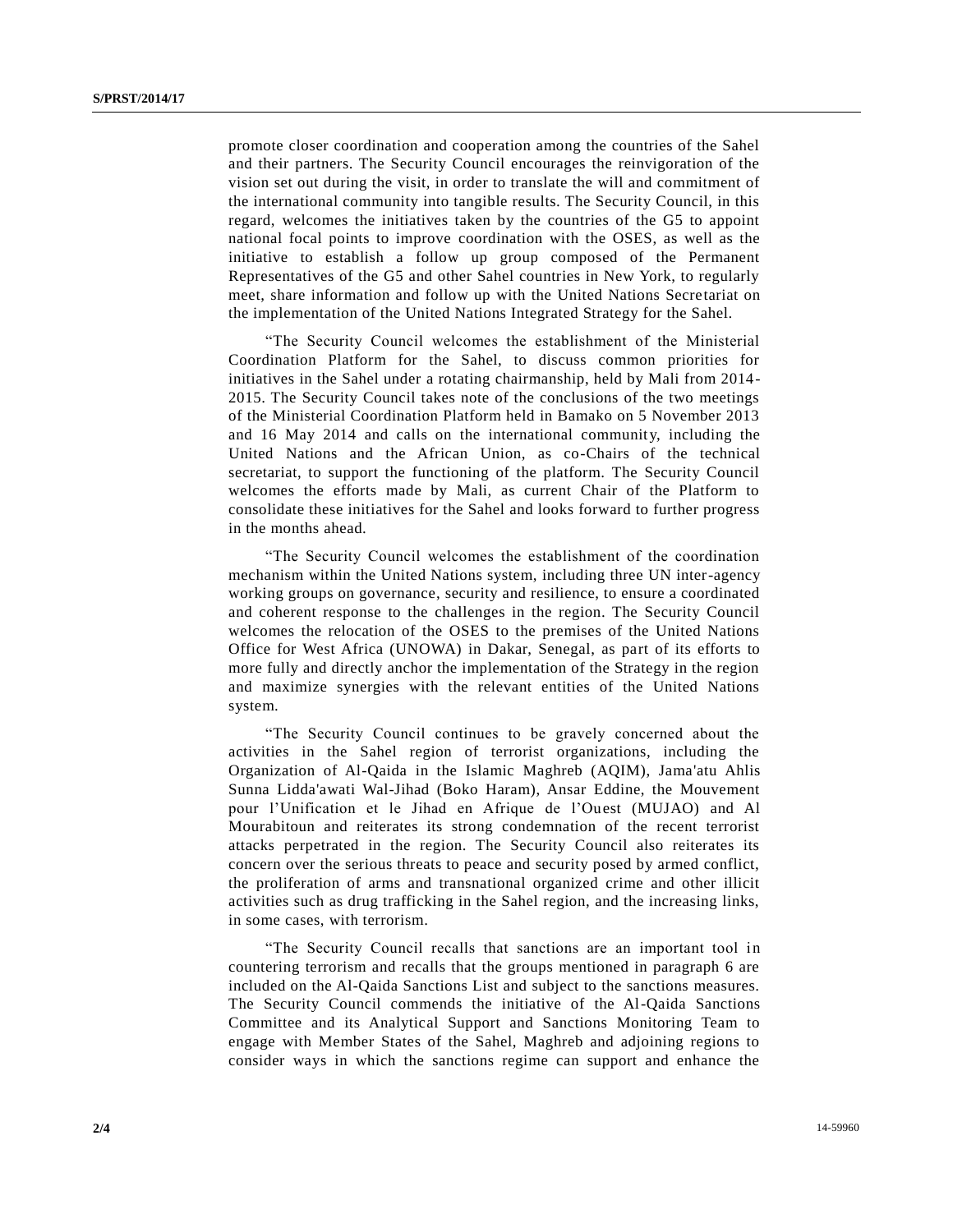inputs of affected States, in order to be integrated into national and regional responses to the Al-Qaida threat in the region.

"The Security Council welcomes the efforts of the Counter-Terrorism Committee and its Executive Directorate to ensure the full implementation of resolutions [1373 \(2001\)](http://undocs.org/S/RES/1373(2001)) and [1624 \(2005\)](http://undocs.org/S/RES/1624(2005)) and to facilitate technical assistance to Member States, and in this regard commends the focused approach of CTED aimed at addressing the counter-terrorism needs of Member States in the Sahel and Maghreb regions, primarily in the area of border control and developing comprehensive counter-terrorism strategies. The Security Council encourages the CTED to continue to work with Member States, at their request, and to assess and facilitate technical assistance, in particular, in close cooperation within the Counter-Terrorism Implementation Task Force (CTITF), as well as with all bilateral and multilateral technical assistance providers.

"The Security Council welcomes the Nouakchott Process on the Enhancement of Security Cooperation and the Operationalization of the African Peace and Security Architecture (APSA) in the Sahel and Sahara region, launched on 17 March 2013 and takes note of the conclusions of the ministerial meetings in N'Djamena, on 11 September 2013, and Niamey, on 19 February 2014, as well as of the five meetings of the Heads of Intelligence and Security Services organized by the African Union Commission. The Security Council also takes note of the conclusions of the Sommet de Paris pour la sécurité au Nigéria, held on 17 May 2014, as well as the London Ministerial on Security in Nigeria, held on 12 June 2014, which reaffirmed the commitment of the countries of the region and international partners to increase security cooperation to more effectively address the threat of terrorism in the region, including by efforts to contribute to the revitalization of the Multinational Joint Task Force to patrol the Lake Chad region and to create a Regional Intelligence Fusion Unit.

"The Security Council reaffirms the sovereign prerogative of Member States to secure their borders and calls on those of the Sahel region to strengthen border security and consider establishing special units to undertake regional patrols, to effectively constrain the spread of transnational threats in the region. The Security Council welcomes the commitment made by the African leaders at the Malabo Summit of 26-27 June 2014 and steps taken by the African Union to operationalize the African Capacity for Immediate Response to Crisis (ACIRC) and encourages the Member States of the African Union to generate substantive pledges to this initiative.

"The Security Council, underscoring that terrorism, together with transnational organized crime and other illicit activities such as drug trafficking, are recurrent threats in the Sahel, encourages the Member States of the Sahel region to improve the coordination of their efforts to combat these threats more effectively. The Security Council welcomes the cooperation between the countries of the Sahel and their bilateral and multilateral partners in combating terrorism in the region and encourages international partners to provide support for the enhancement of their national and regional capabilitie s including their capacity to conduct regional patrols, to establish and maintain joint coordination centres and joint information-sharing centres. The Security Council recalls the importance of upholding human rights and the rule of law